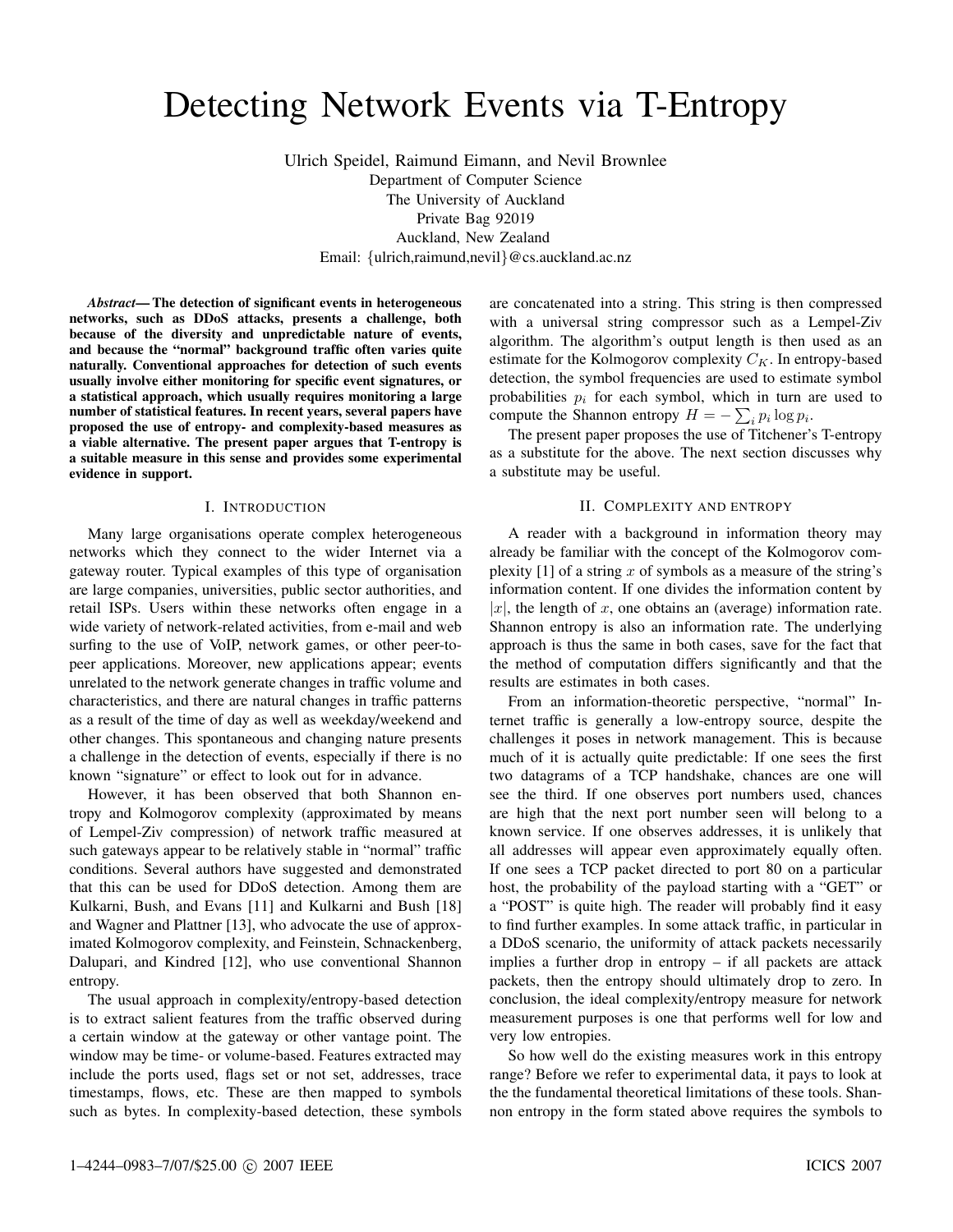be *independent*. That is,  $p_i$ , the probability of occurrence of a symbol as the next symbol must not depend on the occurrence of previous symbol(s). It is relatively easy to find networking examples where this assertion does not hold: Server responses are vastly more likely after an actual request; if a host transmits from a slower tributary network to a faster busy backbone, it is highly unlikely to observe another transmission from the host as the next datagram after the first one appears on the backbone, etc.

With respect to the Kolmogorov complexity, we need to look at possible approximations other than via the Shannon entropy. In this context, the well-known Lempel-Ziv family of algorithms are commonly used. Broadly speaking, algorithms of this family try to identify as yet unparsed parts of the string as a combination of a previously encountered substring and a "new" extension. LZ77 [3] and LZ78 [4] are the two fundamental and widely known algorithm concepts.

What seems less well-known is that both LZ77 and LZ78 are derivates of an earlier parsing algorithm published by Lempel and Ziv in 1976 [2], designed to compute the complexity of finite strings, the *production complexity*. In simple terms and in most cases, the LZ production complexity of a string  $x$  is the number of steps taken by an LZ77 compressor whose search window is large enough to cover the entire string. One may think about LZ production complexity as being an LZ compressor that parses the string but doesn't actually encode any compressed output. The time complexity of this algorithm (which is not a compression algorithm) is  $O(|x|^2)$ , which renders it impractical as a compressor for all but very short strings.

LZ77 circumvents the  $O(|x|^2)$  regimen by restricting the search for known patterns to a small search window of size w, thus rendering the time complexity  $O(|x|w)$ . This has the obvious consequence that patterns that have occurred more than  $w$  symbols earlier are treated as "new" if they occur again. If w is much smaller than  $|x|$ , a significant number of candidate strings are disregarded. In network traffic measurement terms, this means that repeated patterns in our network data do not lower the complexity if they are spaced too far apart, so the complexity is generally overestimated. This applies in particular to strings where there is plenty of potential for overestimation, i.e., strings with a low entropy.

LZ78 takes a different approach: It restricts its search space from substrings starting at arbitrary positions in the string to substrings starting at previous positions in the string to achieve a linear time behaviour. The obvious trade-off here is that substrings that start between two such positions may go unrecognized if they are encountered again. This trade-off is significant, given that usually only a small subset of positions in the string qualify as start positions for a search. In terms of complexity/entropy, this also results in over-estimation, once again especially of low entropy strings.

By measuring strings from sources with known entropies, one may gain insight into the real performance of such measures. Speidel, Titchener, and Yang [17] used a large number of 100,000 bit strings derived from the bipartition of the logistic map in order to investigate this problem. They found that the simple 1-gram Shannon entropy above overestimates across almost the entire entropy range, and shows no correspondence to the actual entropy in most strings with entropy levels below about 0.5 bits per bit. For larger symbol blocks  $("n-grams")$ this improves, but even for  $n = 15$ , sensitivity to entropy is lost at around 0.1 bits per bit.

Among the LZ measures, LZ production complexity (as LZ77 with a string-sized window) performs best, however, as we already know this is bought at a computational price which means that it does not scale well at all. LZ77 with a window size of 1024 bits overestimates by almost a factor of 2 at 0.1 bits per bit. The smaller the window sizes become, the worse the overestimation – both in terms of onset and total amount: A window size of 16 produces an estimation quality comparable to the 4-gram Shannon entropy. LZ78 shows a performance slightly worse than a 1024 bit window LZ77.

As has been shown, this performance is sufficient for DDoS and worm detection in many cases. However, a better measure could increase the dynamic range of observations and hence the reliability and sensitivity of detection. Kulkarni, Bush and Evans point this out, as do Wagner and Plattner, who compare several compressors in this respect. The next section discusses another candidate for detection, the T-entropy.

# III. T-ENTROPY

The alternative measure proposed here, the Titchener Tentropy, is the gradient of a measure called T-information, which in turn is a "linearized" version of another string parsing measure, the T-complexity. This section only provides a brief introduction into these topics. An in-depth discussion of these measures is beyond the scope of this paper and is readily available from several sources ([19], [17], [7], [8], [9], [10], [14] and references therein).

- Consider building a vocabulary from an alphabet as follows:
- 1) Use the alphabet as the starting vocabulary and set a counter  $i = 0$ .
- 2) Increment  $i$ , choose an entry (T-prefix) from the current vocabulary and a positive integer  $k_i$ .
- 3) Create a new vocabulary by prefixing the existing vocabulary up to  $k$  times with the T-prefix entry.
- 4) Add the new vocabulary to the existing one, removing all entries that consist only of 1 to  $k$  copies of the T-prefix
- 5) Jump back to step 2 if you would like to build a larger vocabulary.

The longest entries in the resulting vocabulary only differ in the last symbol a. The remaining common prefix is a series of  $k_i$ long runs of the respective chosen T-prefixes, called  $x$  here as this is the string of interest in our upcoming analysis. Titchener and Nicolescu discovered and proved that all finite strings can be built in this way, and that given a finite string  $x$ , it is possible to derive the construction parameters, including the  $k_i$ , needed to build x, via an algorithm called *T-decomposition*. Speidel and Yang have since developed a T-decomposition algorithm which runs in  $O(|x| \log |x|)$  time and space complexity [15]. This algorithm may be conceptually thought of as a decoder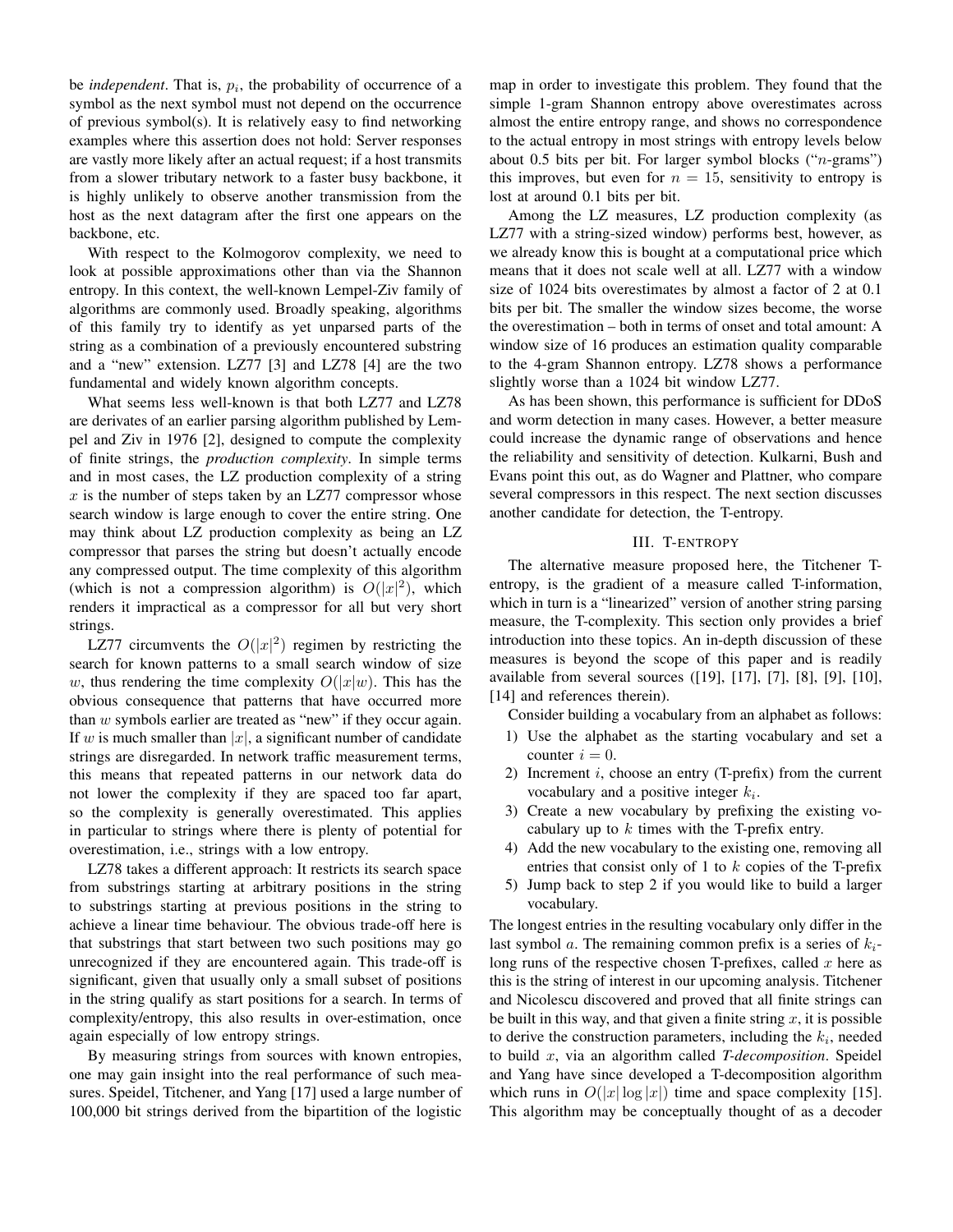that simultaneously decodes over all the vocabularies until the final one is found.

Since the vocabularies represent highly self-synchronizing codes, the decoder synchronizes at least partially into instances of repeated patterns regardless of their position or separation in the string. Each repeated pattern signals a long T-prefix or a large  $k_i$  and therefore lowers the number of steps we need to build x. The T-complexity  $C_T$  of a string xa is defined as the weighted number of construction steps required:

$$
C_T(xa) = \sum_{i} \log_2(k_i + 1).
$$
 (1)

There are thus two factors that contribute to a low Tcomplexity: repetition of T-prefixes (high  $k_i$ ) and the choice of long T-prefixes (which contain many earlier T-prefixes in their makeup). Note that both factors lower the number of terms in the sum, and both describe effects traditionally associated with lower entropy/complexity in the Shannon and LZ sense.

As T-complexity measures the number of steps in the constuction of  $xa$ , it can be compared directly to the LZ production complexity, which also measures such steps but does not weight them. Because of the weighting, T-complexity offers a higher resolution than the LZ production complexity. The latter yields integer complexities between  $log_2 |xa|$  and  $|xa|$ , whereas T-complexity yields complexities of the form  $\log_2 n$  where *n* can be any integer with  $|xa| \le n \le 2^n$ .

A complexity measure that is an information measure also ought to have a linear upper bound (so one can add information to it sustainably at a constant maximal rate). The T-complexity does not meet this requirement at least for shorter strings. In fact, the upper bound seems to follow the logarithmic integral, which is only asymptotically linear. Titchener therefore proposed a "linearization" by defining the T-information  $I_T$  as the inverse logarithmic integral  $li^{-1}$  of  $C_T$ :

$$
I_T(xa) = \text{li}^{-1}(C_T(xa)).
$$
 (2)

The average T-entropy is then defined as  $\bar{H}_T(xa)$  =  $I_T(xa)/|x|$ .

Speidel, Titchener, and Yang's results [17] show that this approach leads to significantly lower overestimation of low entropies from known sources. At 0.1 bits/bit, average Tentropy overestimates by about the same amount as an LZ77 with a string-sized window. However, it does so at a much reduced computational complexity of  $O(|x| \log |x|)$  rather than the  $O(|x|^2)$  that the LZ77 would take in this case. This is beneficial under aspects of scalability.

The next section presents experimental results to demonstrate that T-enropy is indeed capable of event detection.

# IV. EXPERIMENTAL RESULTS

Our experiments use three-hour packet traces caputured at the DMZ border gateway of the University of Auckland. Like Feinstein et. al. and Wagner and Plattner, we also use a sliding window with a fixed number of packets, which we shift by a regular time interval between entropy measurements.

The size of the window has two effects: In the presence of normal traffic, a larger window attenuates the natural



Fig. 1. T-entropy plot of unfiltered trace file.

fluctuation of the entropy between measurements. However, it also reduces the sensitivity to short and light anomalies. The window size is thus always a compromise between the number of false positives and the number of false negatives. Moreover, one also needs to consider the general traffic rate at the observation point and the size of anomaly one wishes to be able to observe. Our results presented here were obtained with a window size of 5000 packets, which is less than the 10000 packets recommended by Feinstein et. al. as "reasonable" but maximises the entropy signal-to-noise ratio of the SPIM signal in the plots below.

Between measurements, the window was shifted by 100 ms. The average packet rate was about 8000 s<sup>-1</sup>. It is also important to note which properties of the datagrams were used in the symbols. Depending on the properties chosen for observation, some events may produce T-entropy increases and some may produce drops. For example, if one only maps SYN flags in TCP packets, one obtains a low entropy baseline. A (moderate) SYN flood may make the ratio between SYN and non-SYN packets more balanced and thus yield a higher average T-entropy. If one uses destination addresses instead, the same SYN flood causes a drop in T-entropy. The packet properties taken into account in this T-entropy calculation were the complete IPv4 information including the first few bytes of the payload.

A first glance at the T-entropy analysis in Figure 1 shows three things: Firstly, the T-entropy of the "normal" traffic was between 2.3 and 2.5 bits per symbol over the entire observation period – a figure also observed in other traces from the same location. Secondly, we observe a series of sharp T-entropy drops roughly once every ten minutes. Thirdly, there is a sharp and deep drop of about 10 minutes' duration during the first hour of observation. This confirms the existing observation by other authors that the entropy of normal network traffic only varies within a narrow band.

Inspection of the traces files revealed a large presence of SPIM packets (Microsoft Instant Messenger SPAM) during the short drops. The large drop contained a large number of outgoing packets with SYN flags set to TCP port 5406 at a single address in the UK, i.e., a SYN flood attack. To verify that these packets did indeed cause the drops in T-entropy, they were removed. Figure 2 (top) shows the same measurement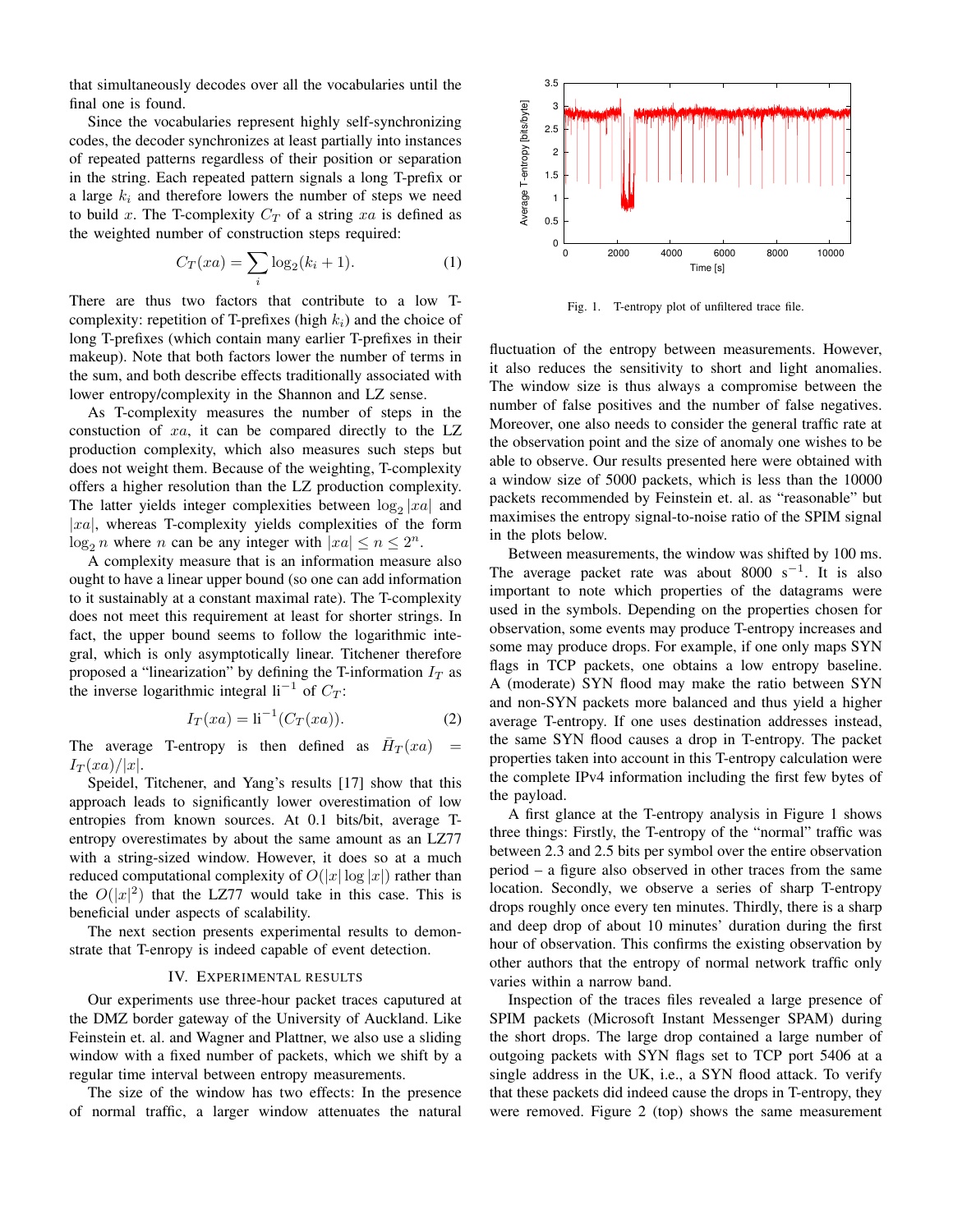

Fig. 2. T-entropies of the trace with SPIM (top) and SYN packets (bottom) removed.

with SPIM packets removed. The overall entropy remains virtually unchanged, however, all the regular drops associated with the SPIM have disappeared. Similarly, if one removes all TCP packets which have their SYN flag set, the T-entropy of the "normal" traffic drops only by an almost unnoticeable amount, but the large drop associated with the SYN flood vanishes completely. This is shown in the bottom plot of Figure 2. Note however that it is replaced by a noticeable "hump", which indicates that the attack has had some sort of effect on the remaining network traffic and may hence have been of interest to the network operator. Also note that the SPIM now also appears at the time that the SYN flood was observed.

If both SPIM packets and SYN packets are removed, some drops remain, albeit with less depth. For many of these, trace analysis has yielded traffic that would have been of interest under aspects of anomaly detection. The first drop to below 2 bits/symbol is caused by a large web download from within the DMZ – not a common originator for this kind of traffic. The second drop is a large batch of identical e-mails being delivered – most likely SPAM, the third is most likely a BitTorrent download, etc. The big drop between 6,000 and 8,000 seconds is a very strange e-mail transaction with a burst of 52 byte datagrams originating from port 25.

Another way of giving a proof-of-concept is by injecting an artificial event into "normal" traffic. This route is followed by Feinstein et. al., for example. Figure 3 shows the effects of a synthetic SYN flood event for a range of packets. Note that this method has its limitations, for two reasons: Firstly, the interarrival time distribution of the artificial event, which is al-



Fig. 3. A synthetic SYN flood at various packet rates

ways a function with many parameters, has some influence on the entropy. Secondly, this method does not account for other network participants being affected or reacting to the event. In other words: If one filters the traffic in Figure 3, only the real SYN flood leaves a "hump". Nevertheless, it demonstrates that T-entropy also works in this respect. Synthetic port scans are also detectable from about 350 scan packets per second.

#### V. T-ENTROPY VS. LZ-BASED MEASURES

As discussed in Section II, LZ production complexity is the most promising complexity measure from the LZ family of algorithms, at least under aspects of thoroughness. If Figure 1 is recreated using LZ production complexity, it looks almost the same, except that we are now measuring the production complexity of our mapped sliding window rather than its average T-entropy. Computation takes about 20 times longer, though, and this drawback increases almost quadratically with window size. LZ78, on the other hand, produces what appears to be a less "noisy" plot at face value. However, this is due to the reduced sensitivity (resolution) at "normal" entropy levels, and a similar effect can be achieved by restricting Tcomplexities to integer values. That is, smaller and shorter events would be somewhat easier to detect using T-entropy.

#### VI. CONCLUSIONS

T-entropy is a versatile measure that can be used in any application where one would normally use a compression ratio or a Shannon entropy as complexity or entropy estimator. This includes the entropy-based network anomaly detection schemes presented in this paper and in the selection of papers referenced here. Others like Wagner and Plattner have already pointed out that there are limits to entropy-based detection and that its strength is in its generality [13], but our results show that there is scope for improvement in the measure used. Tentropy combines scalability with good estimation accuracy (at least for sources with known entropy), especially at low entropies. The results above demonstrate that it is able to detect SYN floods, SPIM, certain forms of e-mail anomalies and other unusual traffic. In an earlier publication [16], we have also been able to demonstrate that it would have detected the arrival of the slammer worm reliably. Wagner and Plattner's statement that entropy-based detection "does not work well for